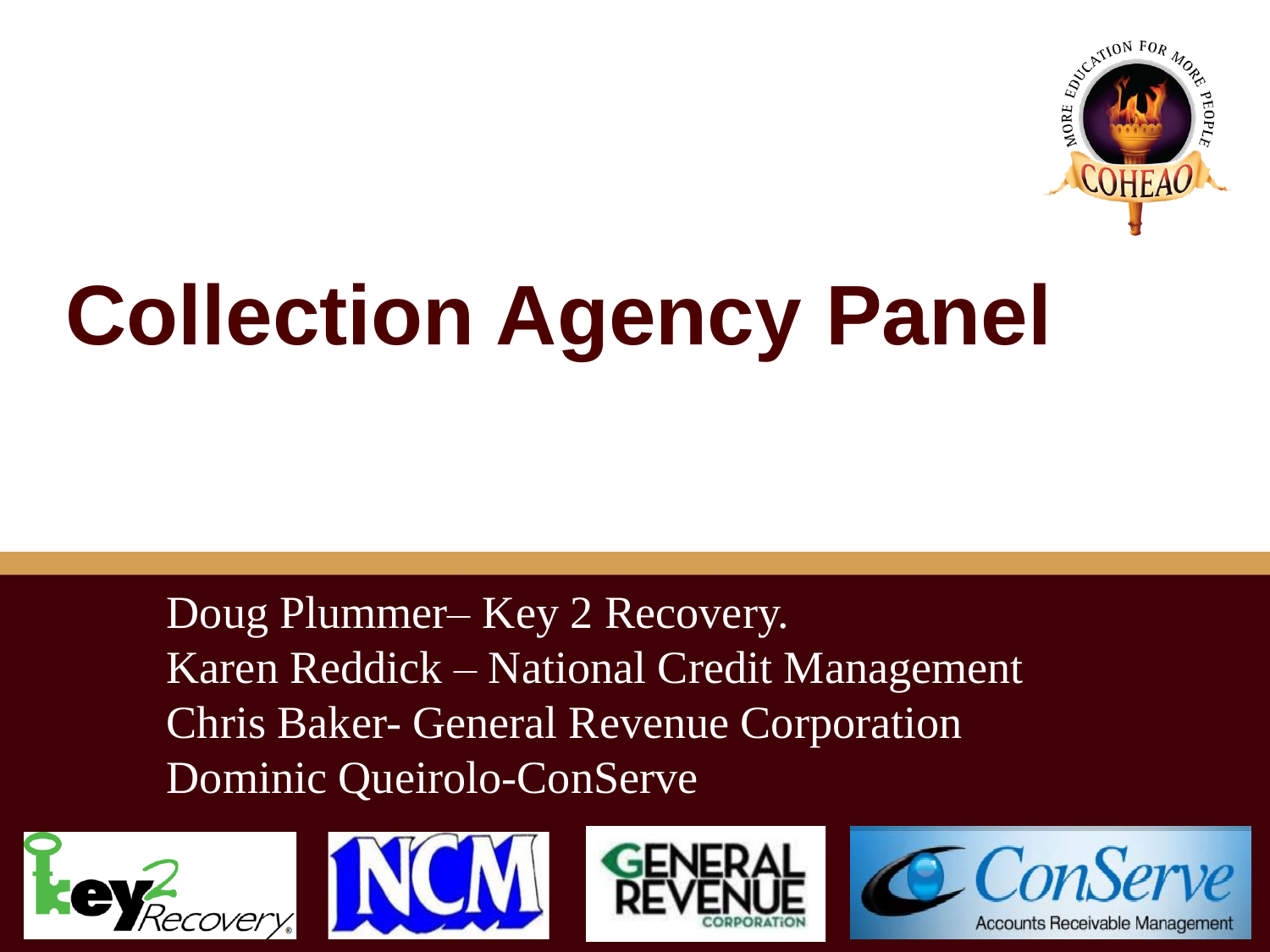## **Legal Disclaimer**



- **The views and opinions expressed by the Presenters are those** of the Presenters and not necessarily representative of any of our companies or COHEAO
- This information is not intended as legal advice and may not be used as legal advice. Legal advice must be tailored to the specific circumstances of each case.
- Every effort has been made to assure this information is up-todate as of the date of publication.
- **This information is not intended to be a full and exhaustive** explanation of the Federal Regulations in any area, nor should it be used to replace the advice of your own legal counsel.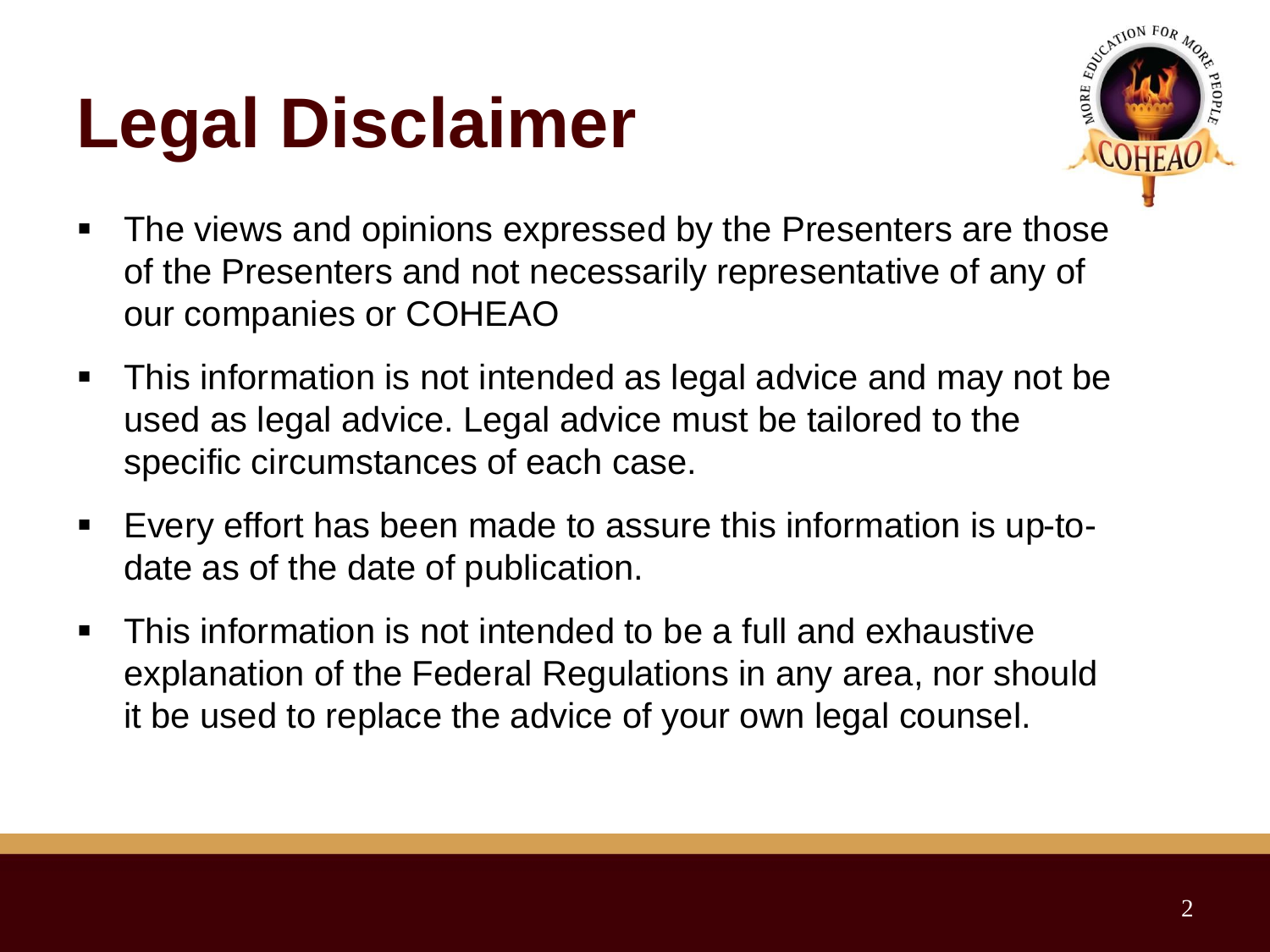## **Agenda**



- Hot Topics and Questions
- Adapting to Our New Environment
- Post Covid Collections
- Statute of Limitations
- **New Debt Collection Rules**
- Transcript Laws
- $\Box$  Q & A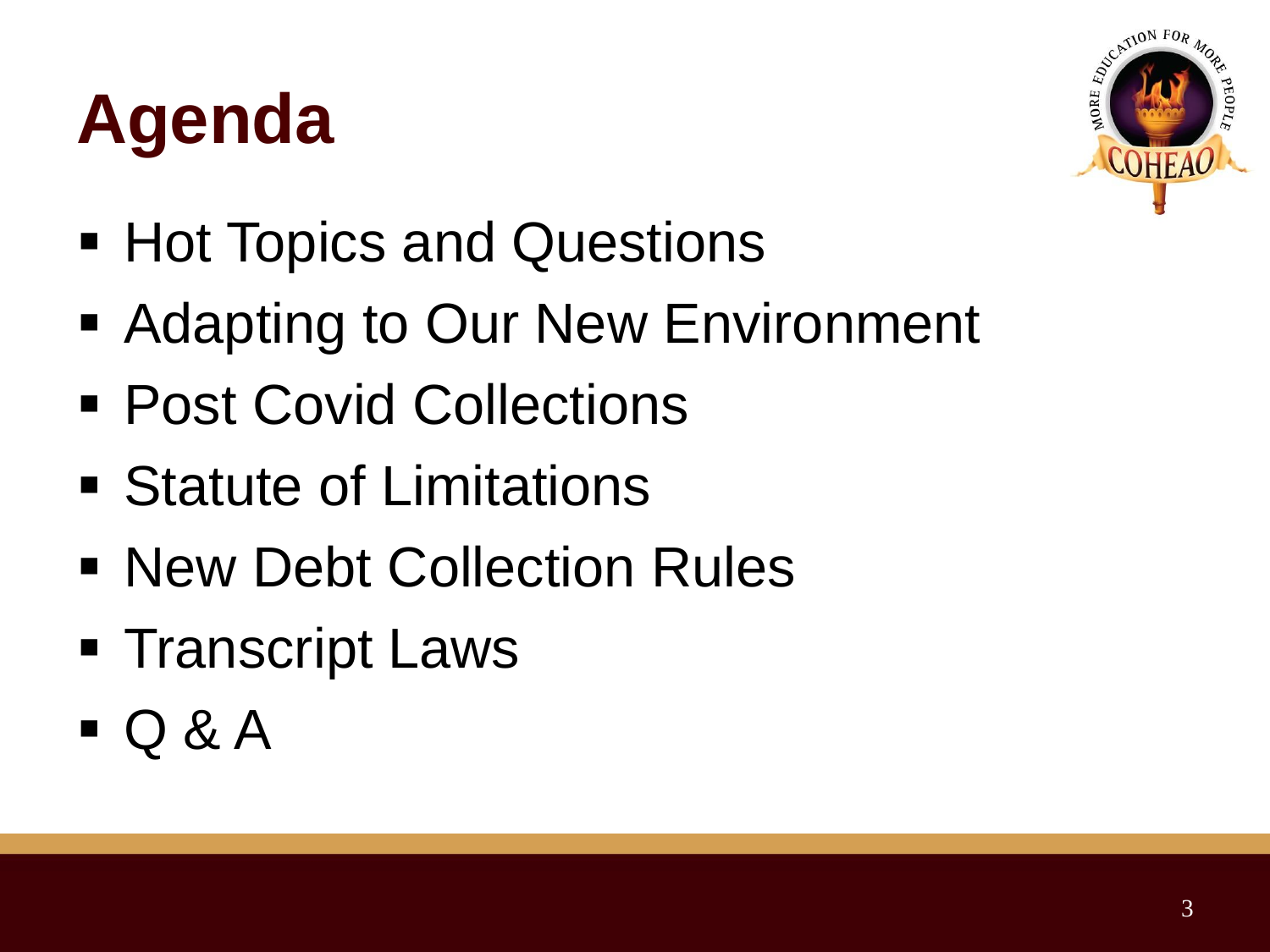

• How did agencies adapt to the remote work environment?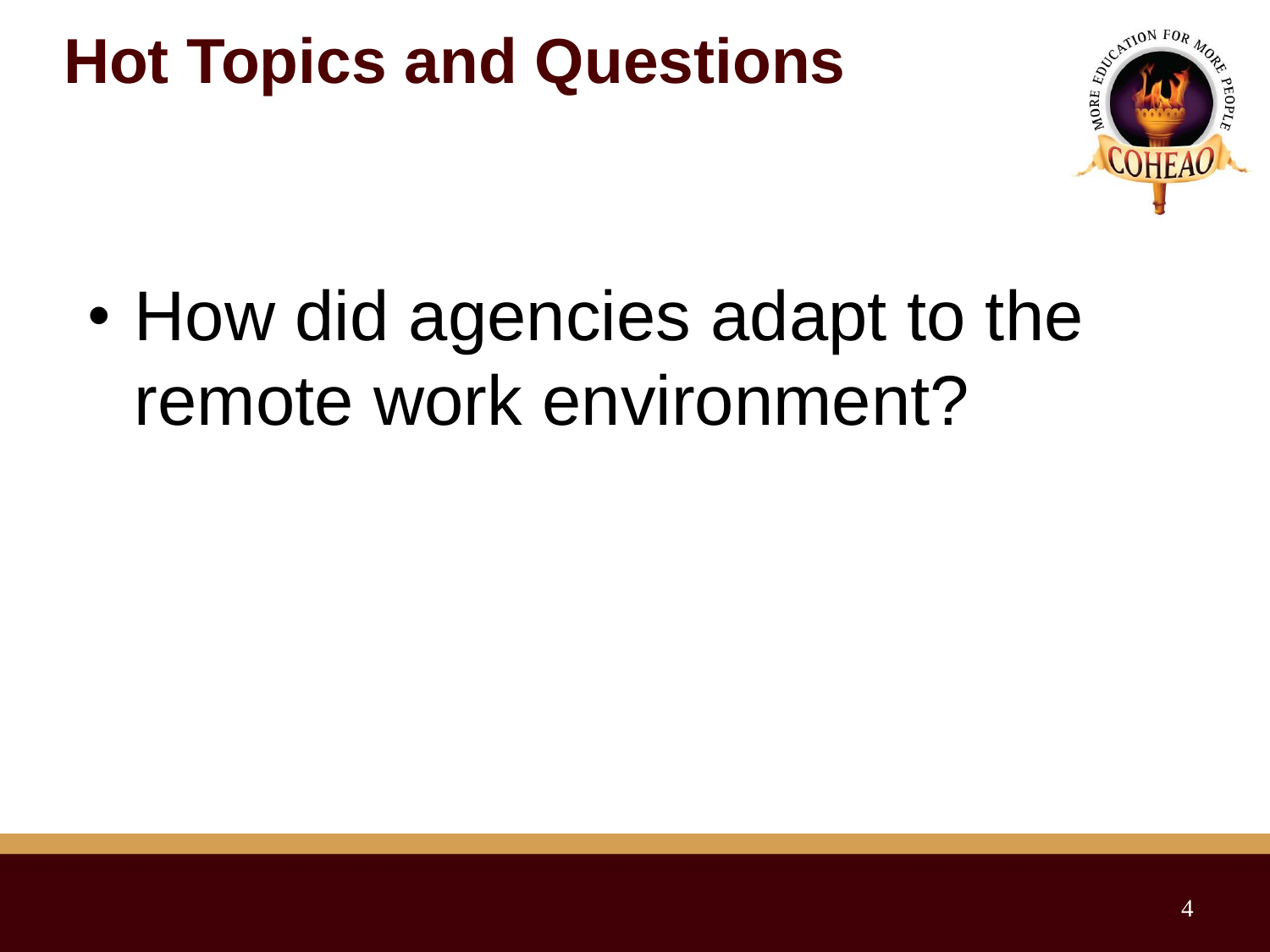

# **ADAPTING TO OUR NEW ENVIRONMENT**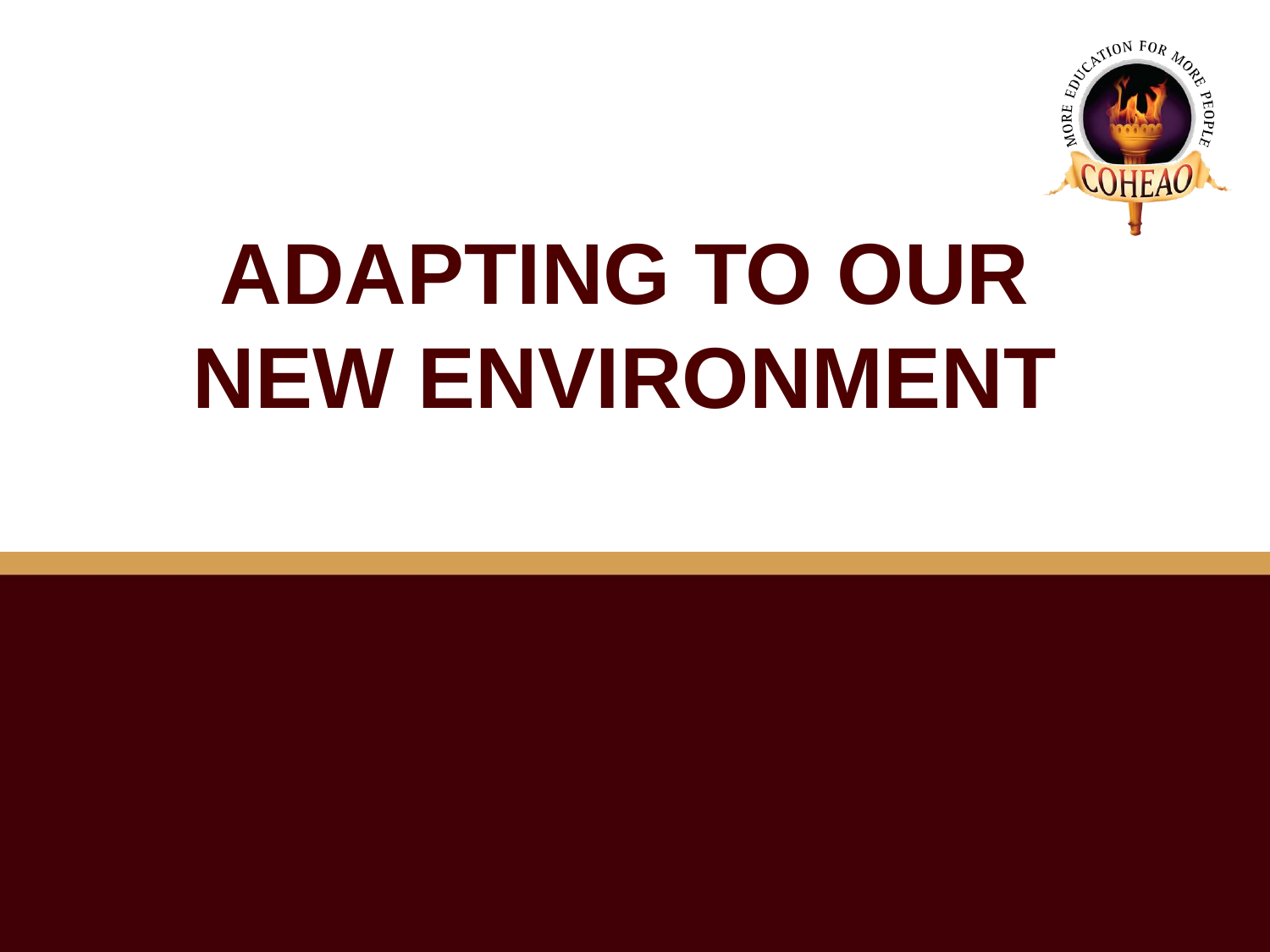- Many schools are concerned about negative press in attempting to collect during the pandemic. What do you see as the current best practice regarding this issue? What is your advice to your client base?
- What are other clients doing in reference to collecting accounts during the pandemic?

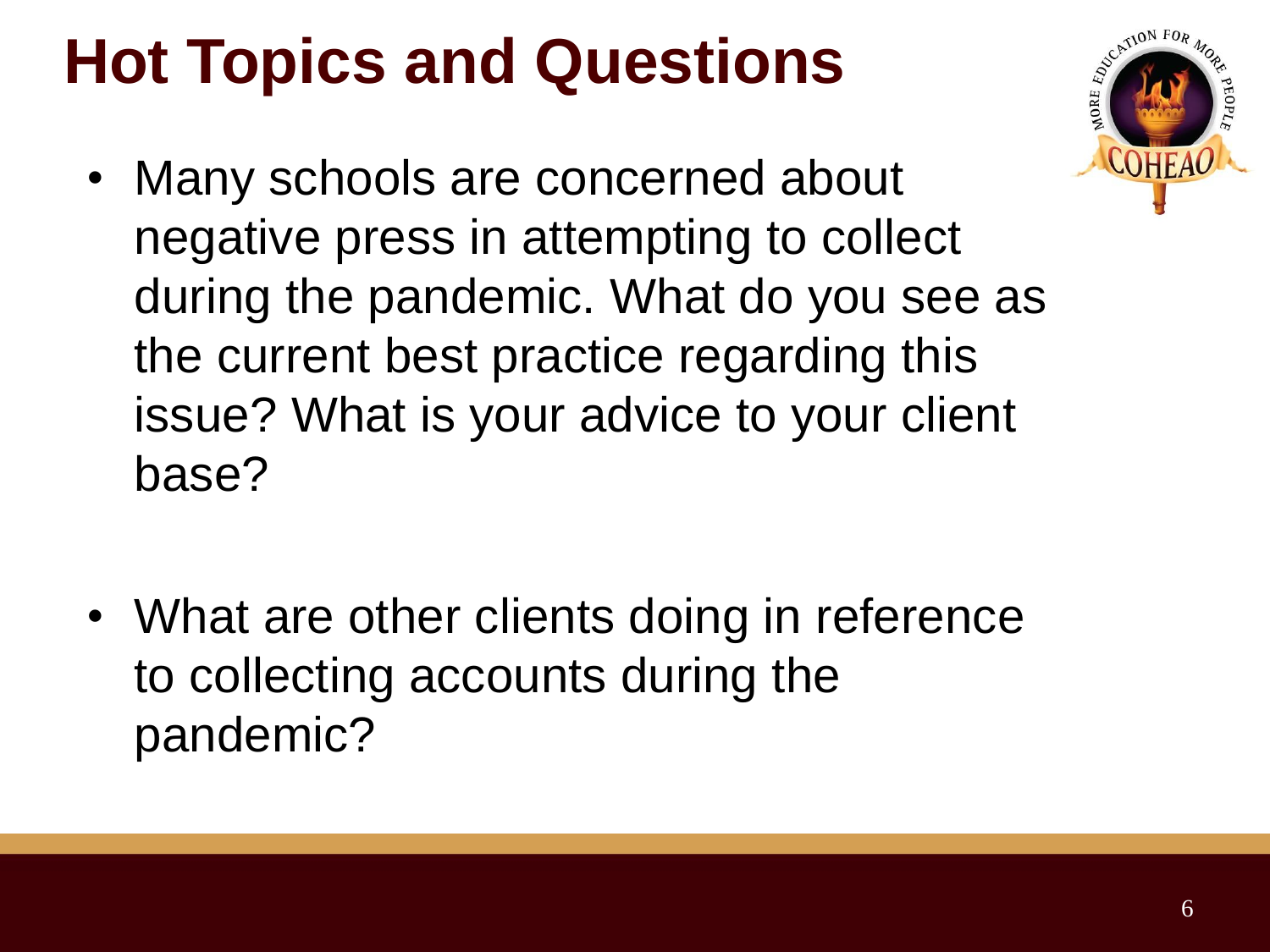

# **Post COVID Collections**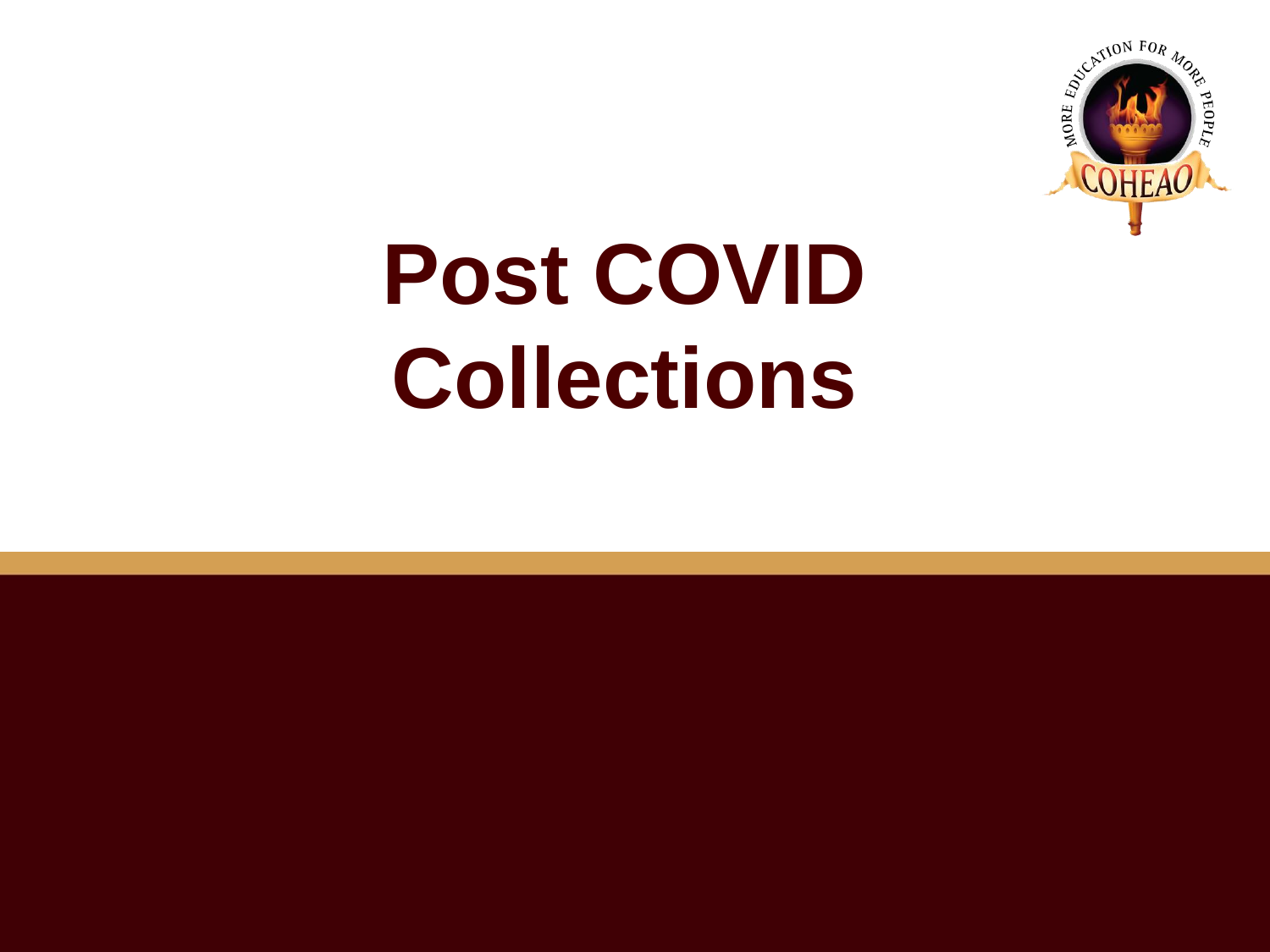### **Post COVID Collections**



- Empathy works regardless of the pandemic
- Higher education specialization is important
- Attempt to remove emotions from the equation. Stick to facts
- Flexibility is key regarding postponing, adjusting, suspending, or cancelling payments
- Discuss system capabilities with your agency/clients
- What are institutions and agencies seeing? Share your experiences.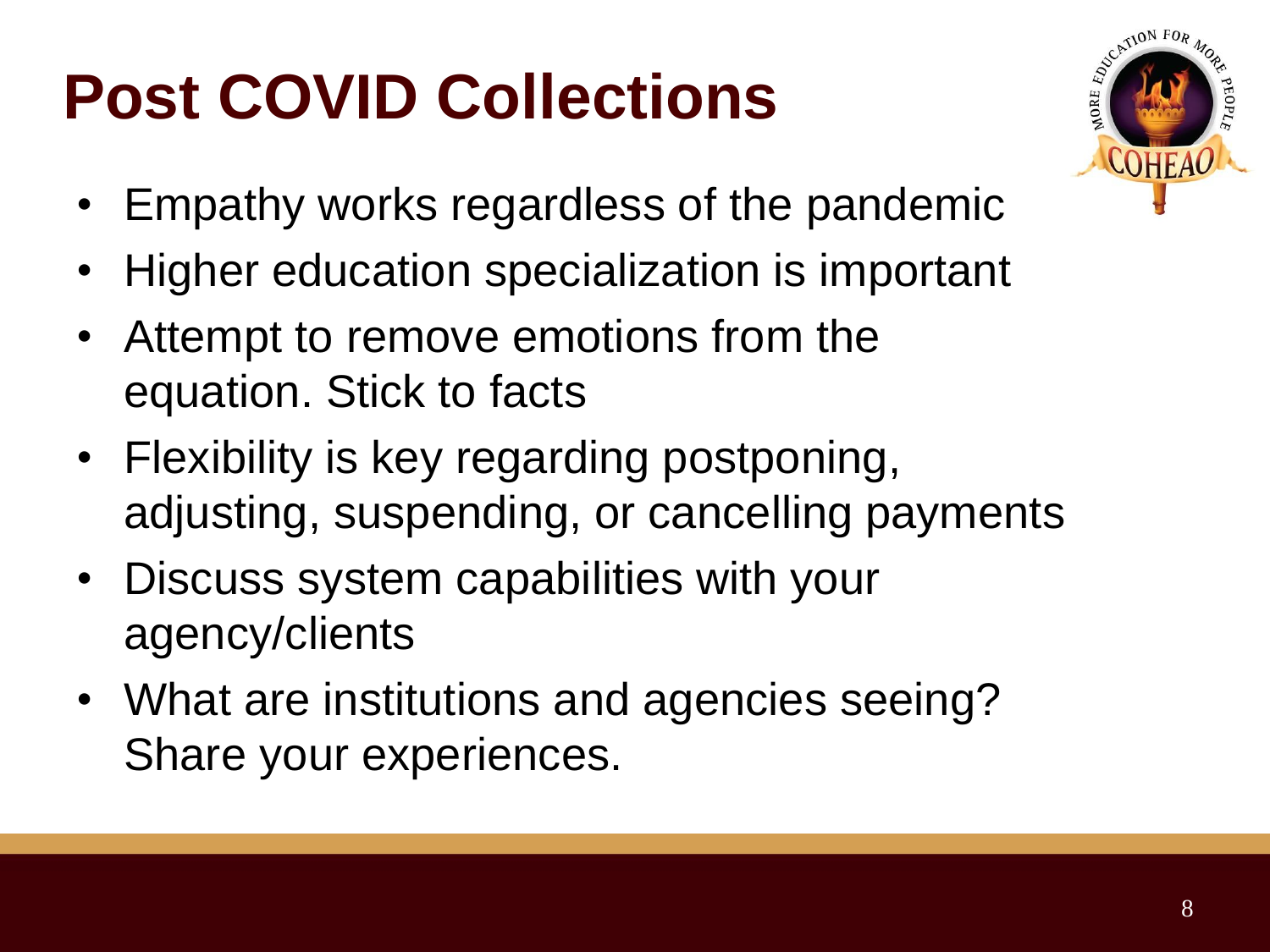

• Can collection agencies collect accounts beyond the statue of limitations?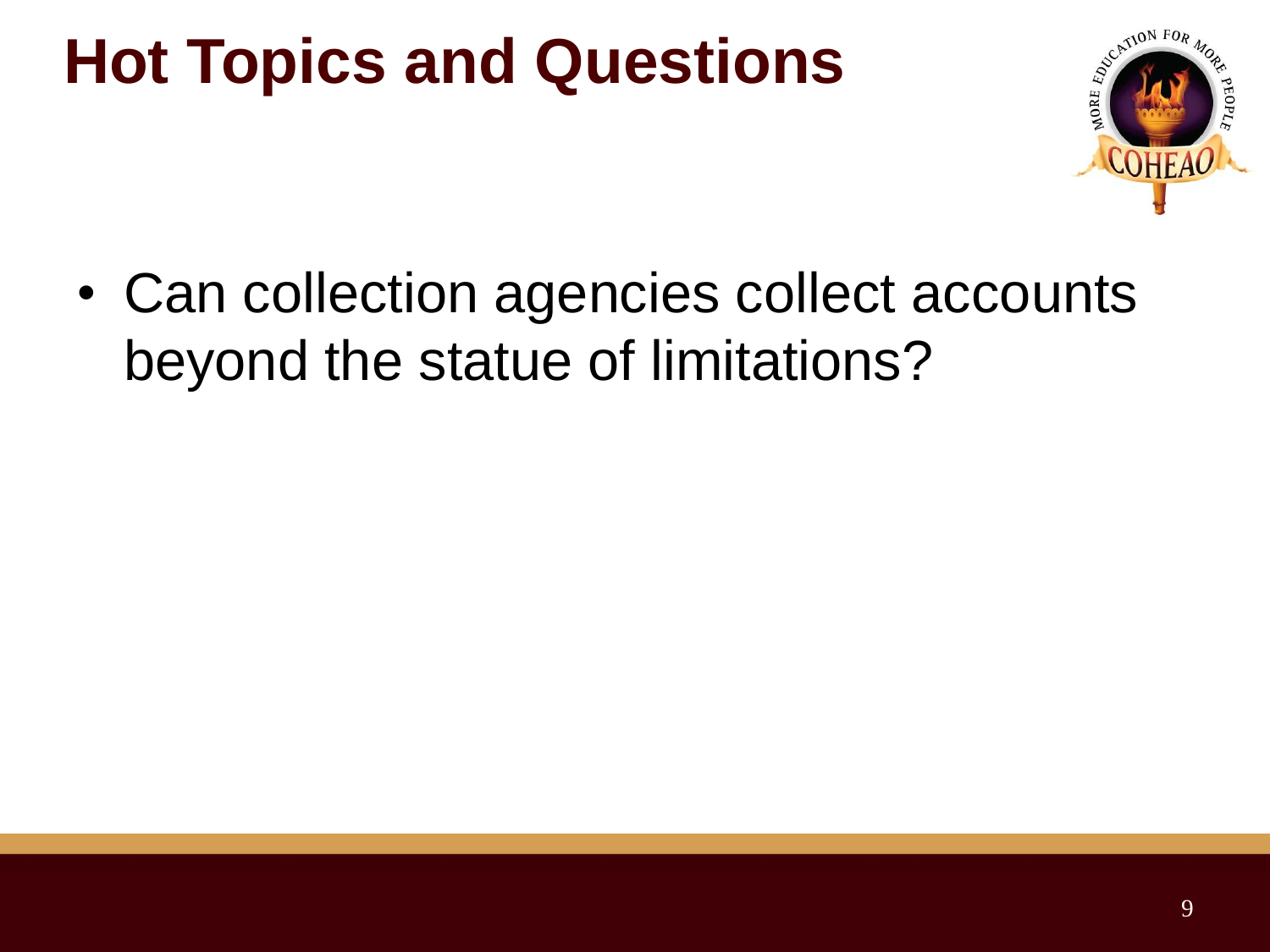

## **Statute of Limitations**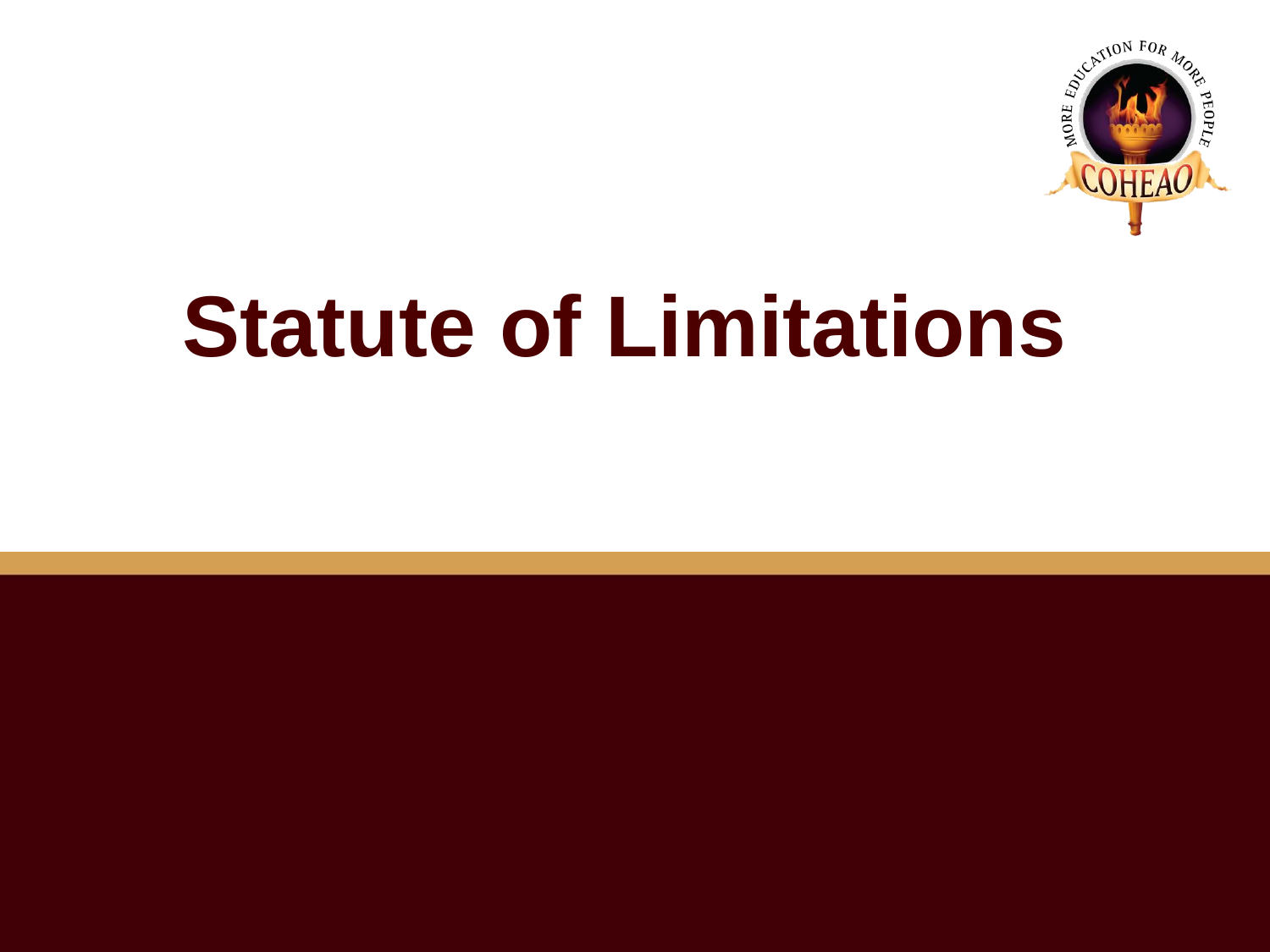## **Statute of Limitations (SOL)**

**COHFAC** 

- What is it?
- Are debt collectors bound by the statute of limitations when requesting payment on an outstanding debt?
- Is the debt more or less recoverable once the SOL expires?
- How can the creditor assist with the collection of moderate and older debts?

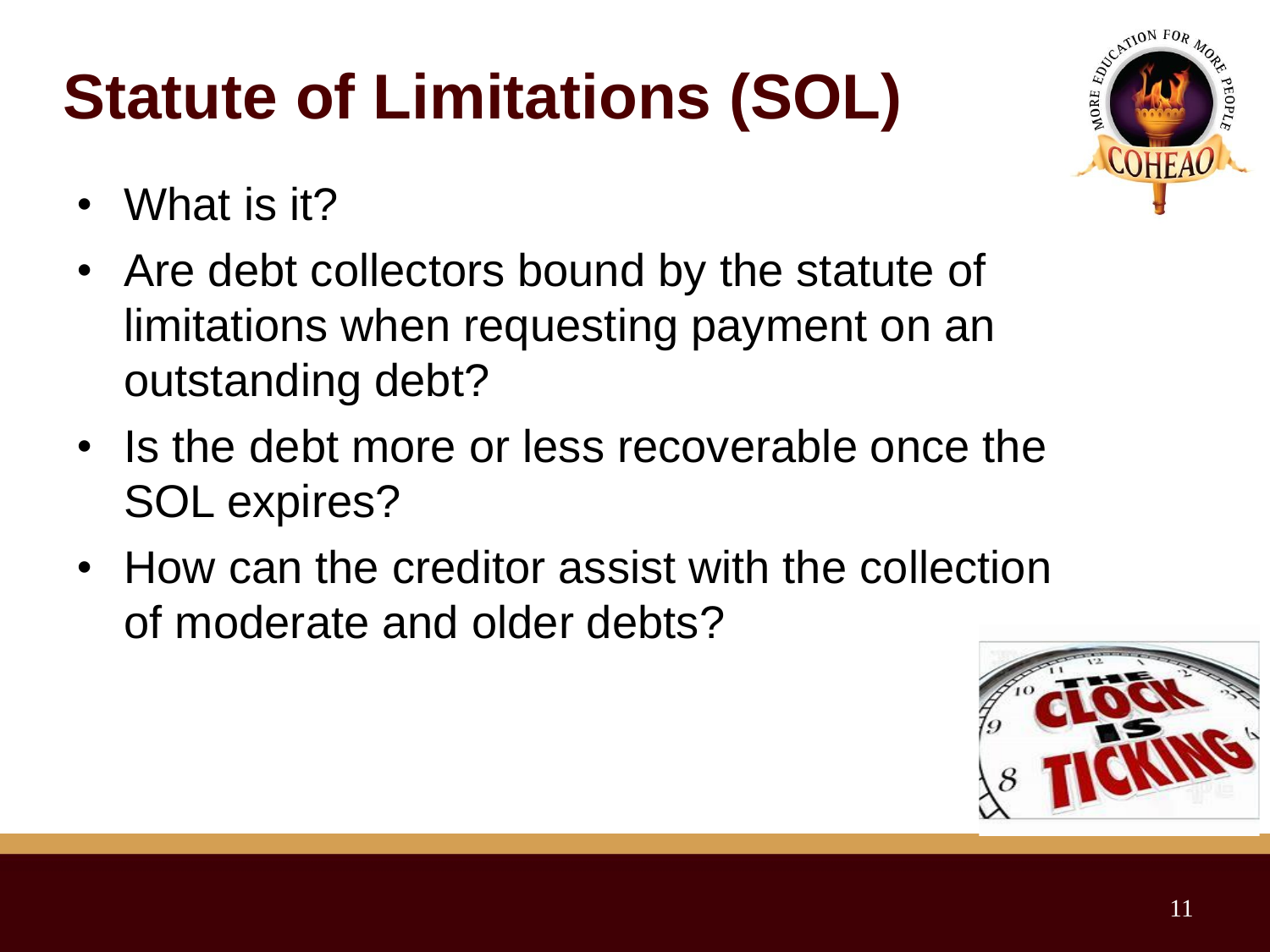### **Statute of Limitations (SOL)**

- **COHEAO**
- Does the state law where the debt occurs or where the student resides have precedence? What about electronic acceptance?
- Default Dates
	- SOL and credit bureau reporting
- When does SOL calculation begin
	- Date of last payment?
	- Date of default?
	- Date payment became due?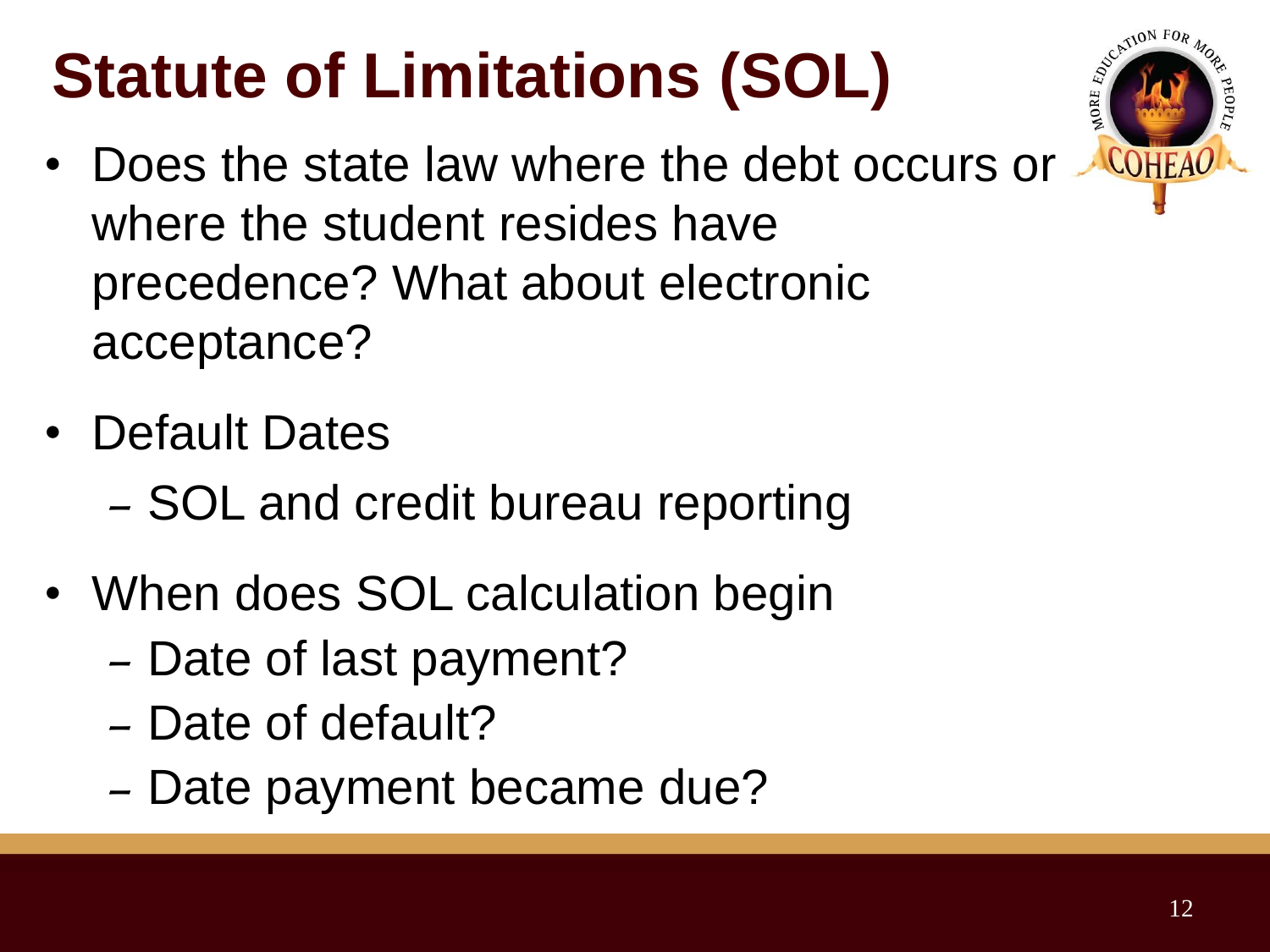### **Tolling the SOL**



- Interrupts (tolls) the running of a statute of limitations in certain situations.
- In some states, the statute of limitations may be tolled when a partial payment or acknowledgement of a debt is made (refresh).
- In other states, these actions reset the statutory clock, thus causing the full statute of limitations period to run anew (revive).
- Some states do not allow tolling.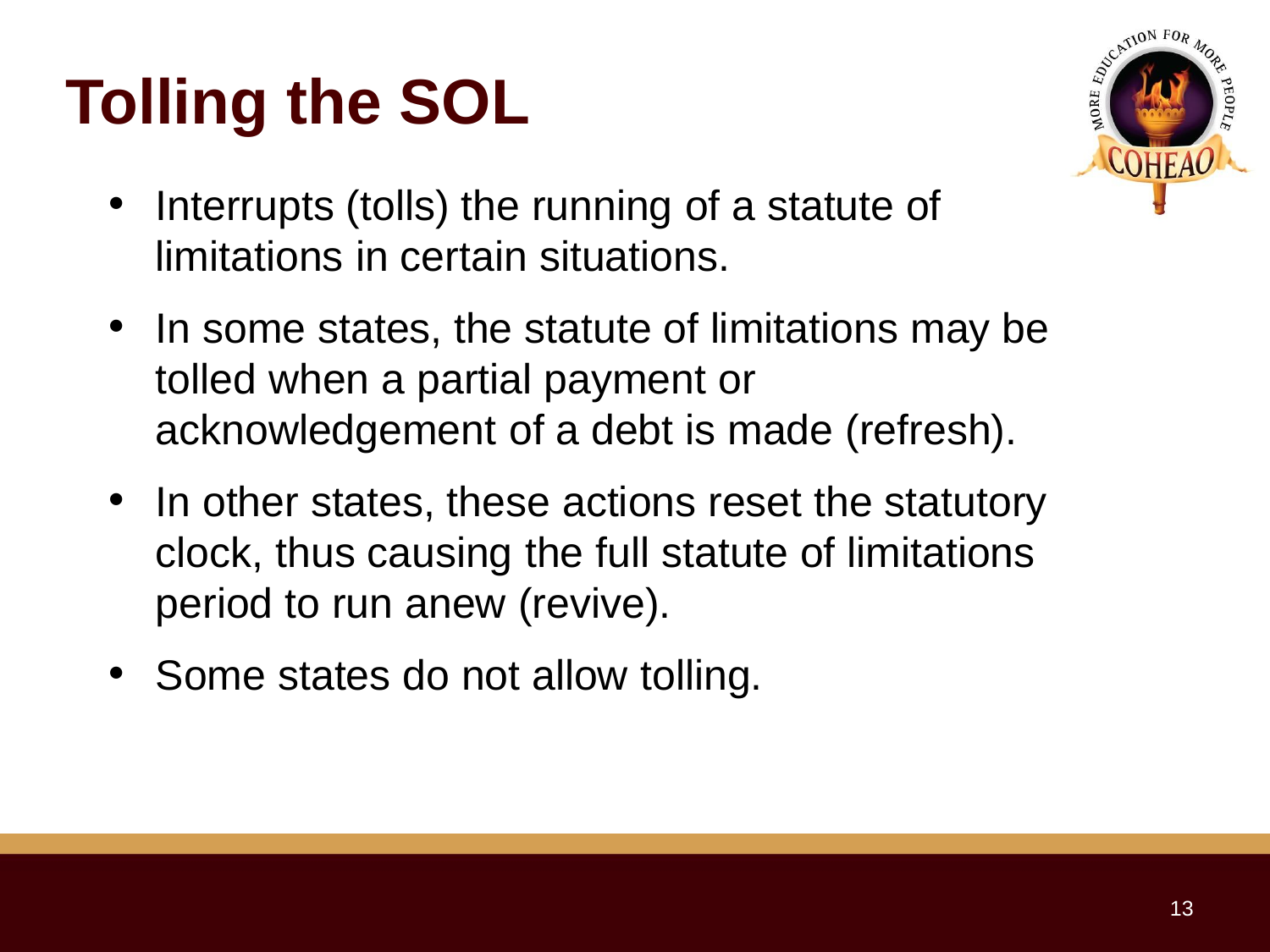#### **Time Barred Debt**

(Debt on which the Statute of Limitations has expired)



- Some states prohibit any collection attempts on past statute debts.
- Some states require debt collectors to provide specific disclosures to the consumer regarding the status of the debt.
- Courts have held that settlement offers on time barred debts that fail to disclose the debt is past statute status may violate the FDCPA.
- The Eleventh Circuit Court of Appeals has held that filing a proof of claim in a bankruptcy case on an out-of-statute debt violates the FDCPA.
- Bankruptcy interrupts the running of a statute of limitations in certain situations.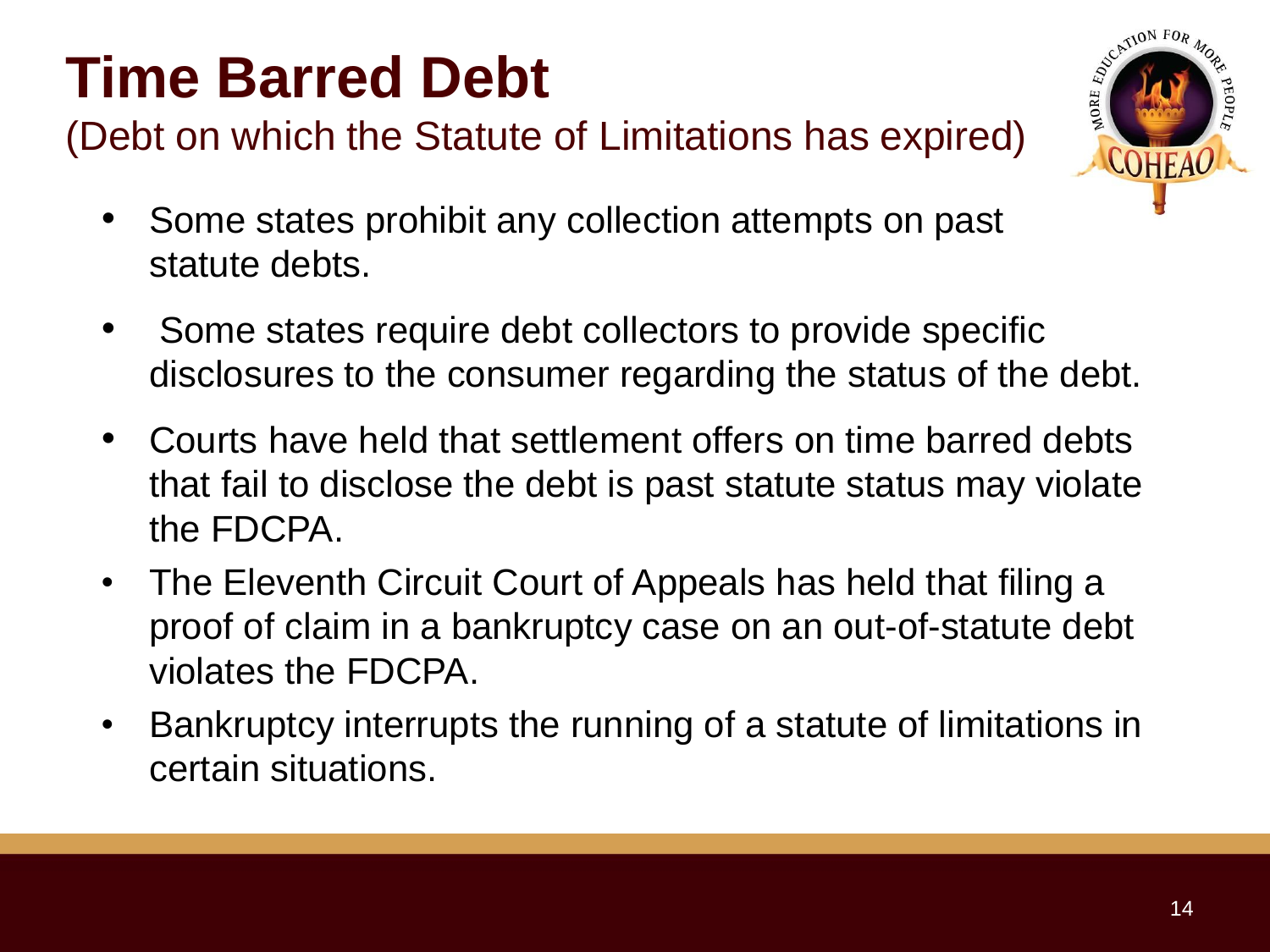

- The CFPB rules primarily apply to third party collectors. What role or responsibilities does the school (first party) have in assisting your agency does not violate these "new rules'"?
- Many schools do not have a Financial Repayment Agreement. How important is it to have this document? What are the collection strategy limitations (if any) if this document is not in place?
- What are agencies doing to prepare for the new debt collection rules?
- How does your agency transmit information back to clients when a student issues a cease and desist request? If you receive this notification, what are your next steps?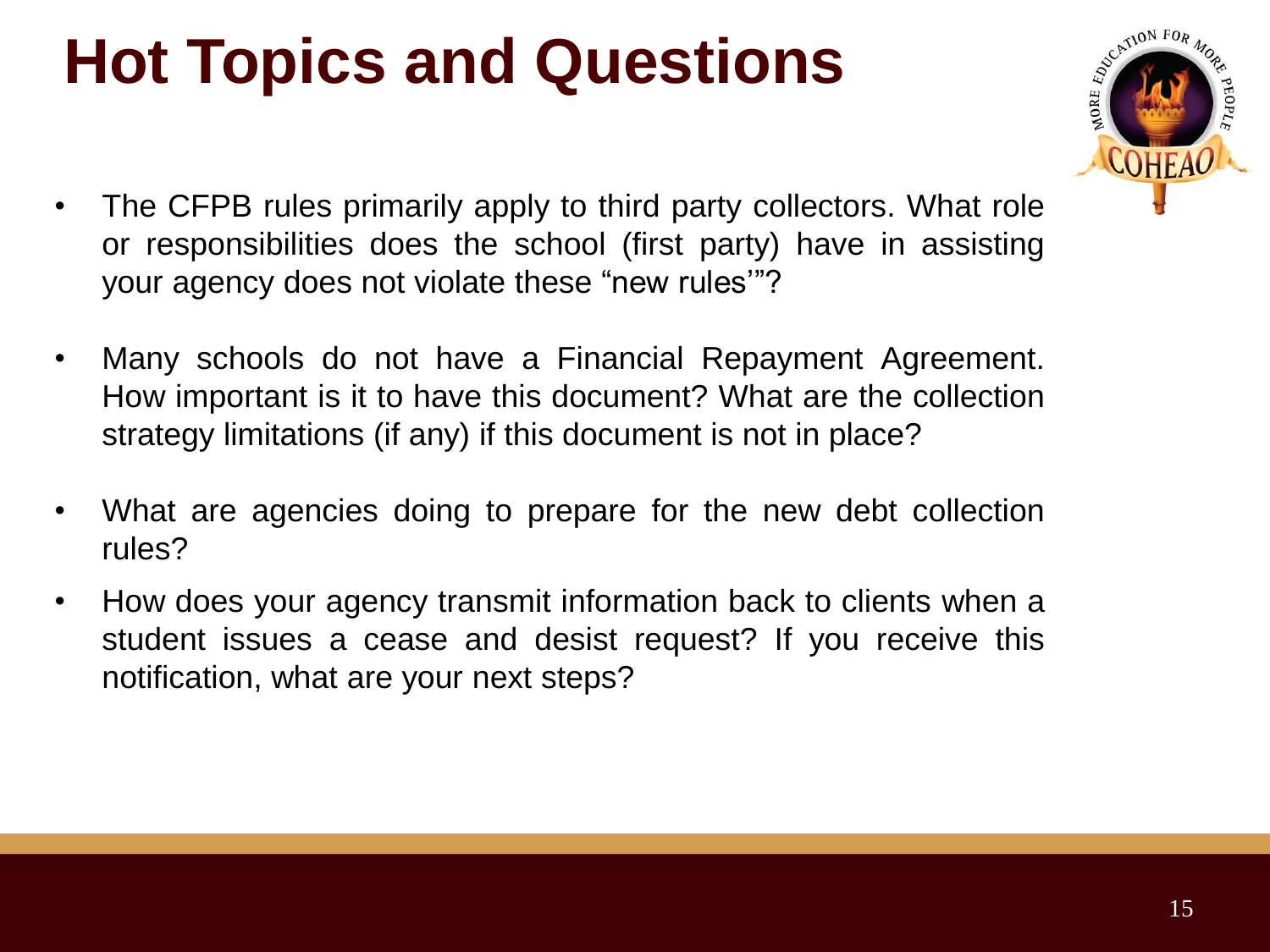

# **New Debt Collection Rules**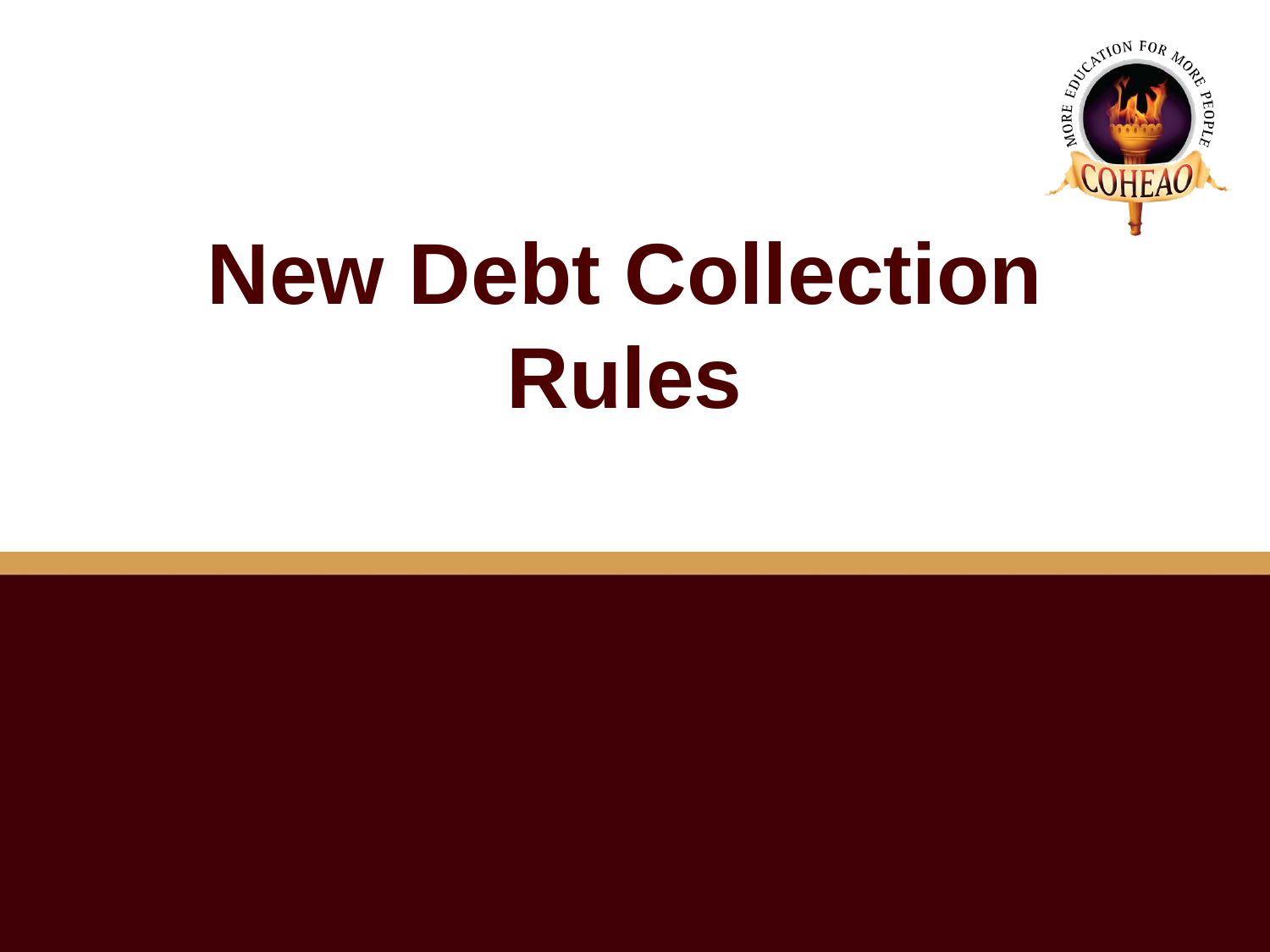#### **New Debt Collection Rules**

Update Section 806-808 of the FDCPA

- First Party Not Included
- Limited Content Message for Voicemails
- Defines Consumer
- Communications
	- Time and Place
	- Using Modern Technology
		- Texting
		- Emailing
- Consumer Disclosure Provisions
	- E-sign Opt Out
- **Disputes**

•

- Required Disclosures
- Record Retention
- Disclosures Models (Supplemental Rules)

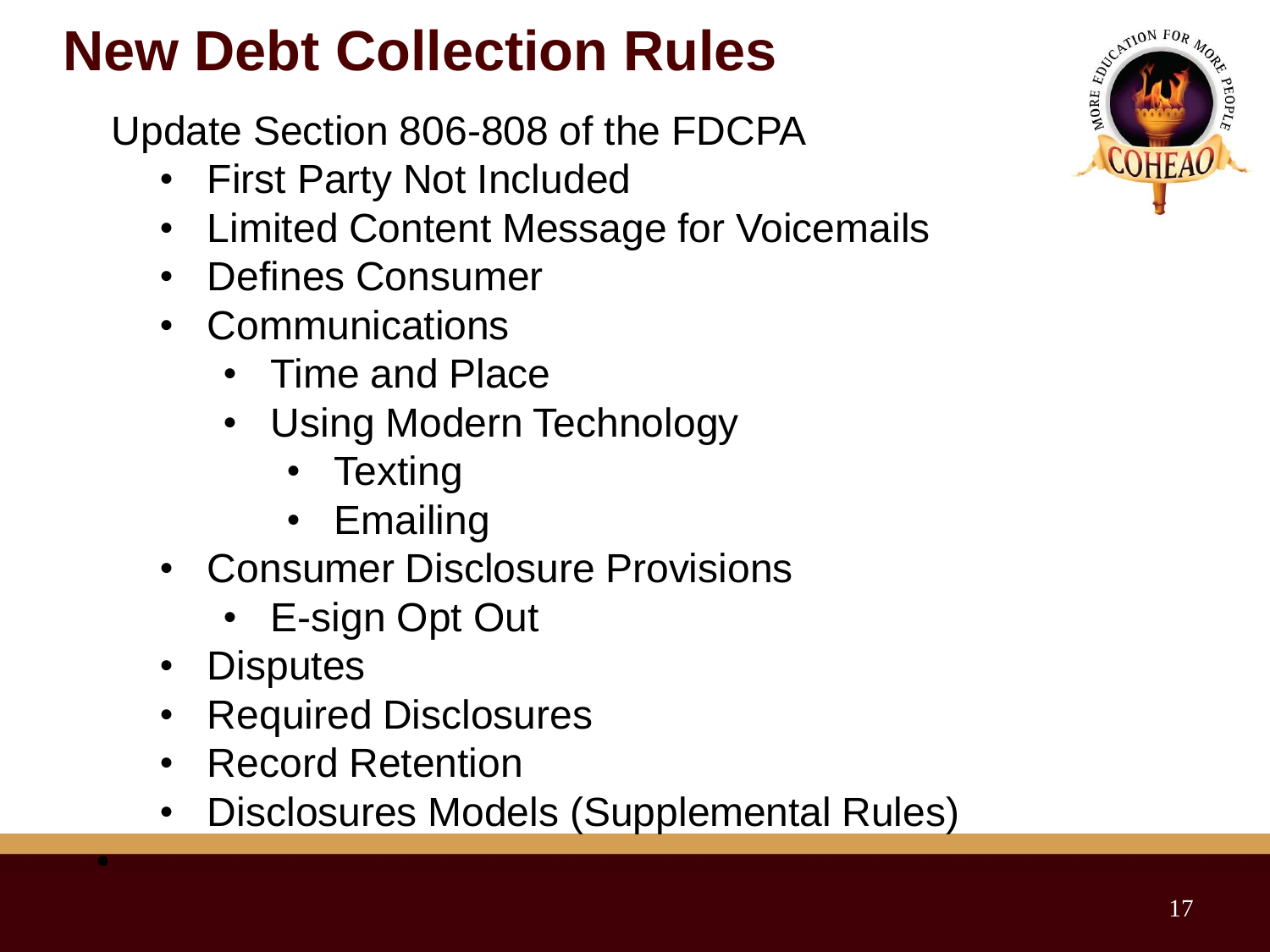#### **New Debt Collection Rules Things to Consider**



- One of the hallmarks of the supplemental rule is a new validation notice with greater information
	- Account number associated with the debt
	- Itemization date (last statement, charge-off date, last payment date, or transaction date)
	- Amount of debt on the itemization date
	- An itemization of the current amount of the debt
- That information will have to come from the original creditor (the school)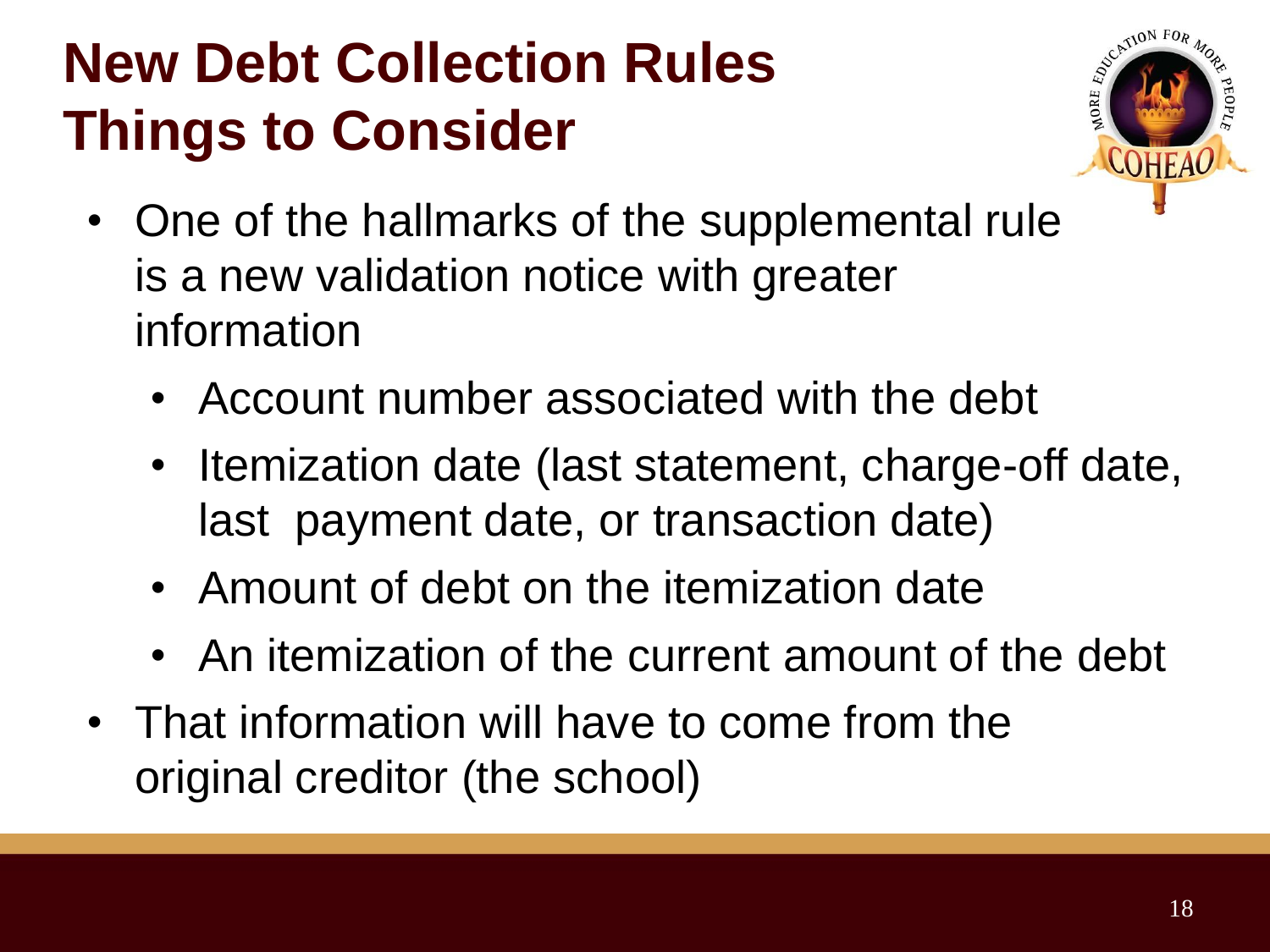#### **New Debt Collection Rules Things to Consider**



- Creditors will need to incorporate the elements of the final rule into their oversight of debt collectors
	- Ensure-mails and text messages are sent only at convenient times
	- Monitoring to see if mini-Miranda warnings are given in every language in which a debt collection communication occurs
	- Monitoring call frequency under the presumptive limits in the final rule
	- Monitoring for the potential for harassment from aggregated contact attempts across all communication channels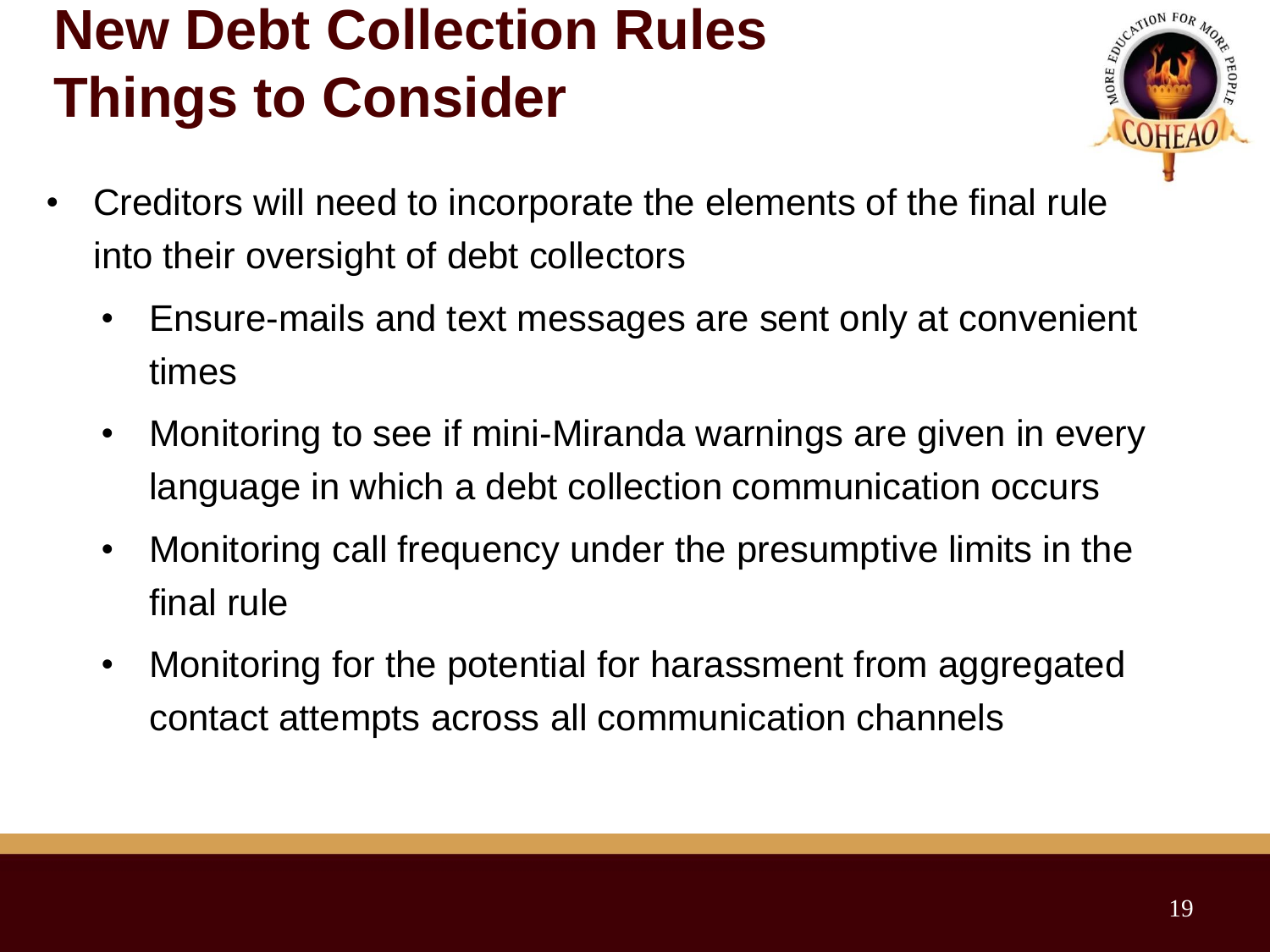#### **New Debt Collection Rules Things to Consider**



- Significant terms of creditors internal collection operations and with respect to their relationships with debt collectors
- The one-year compliance period for the final rule should be a period of intense effort by creditors to be prepared to handle these impacts.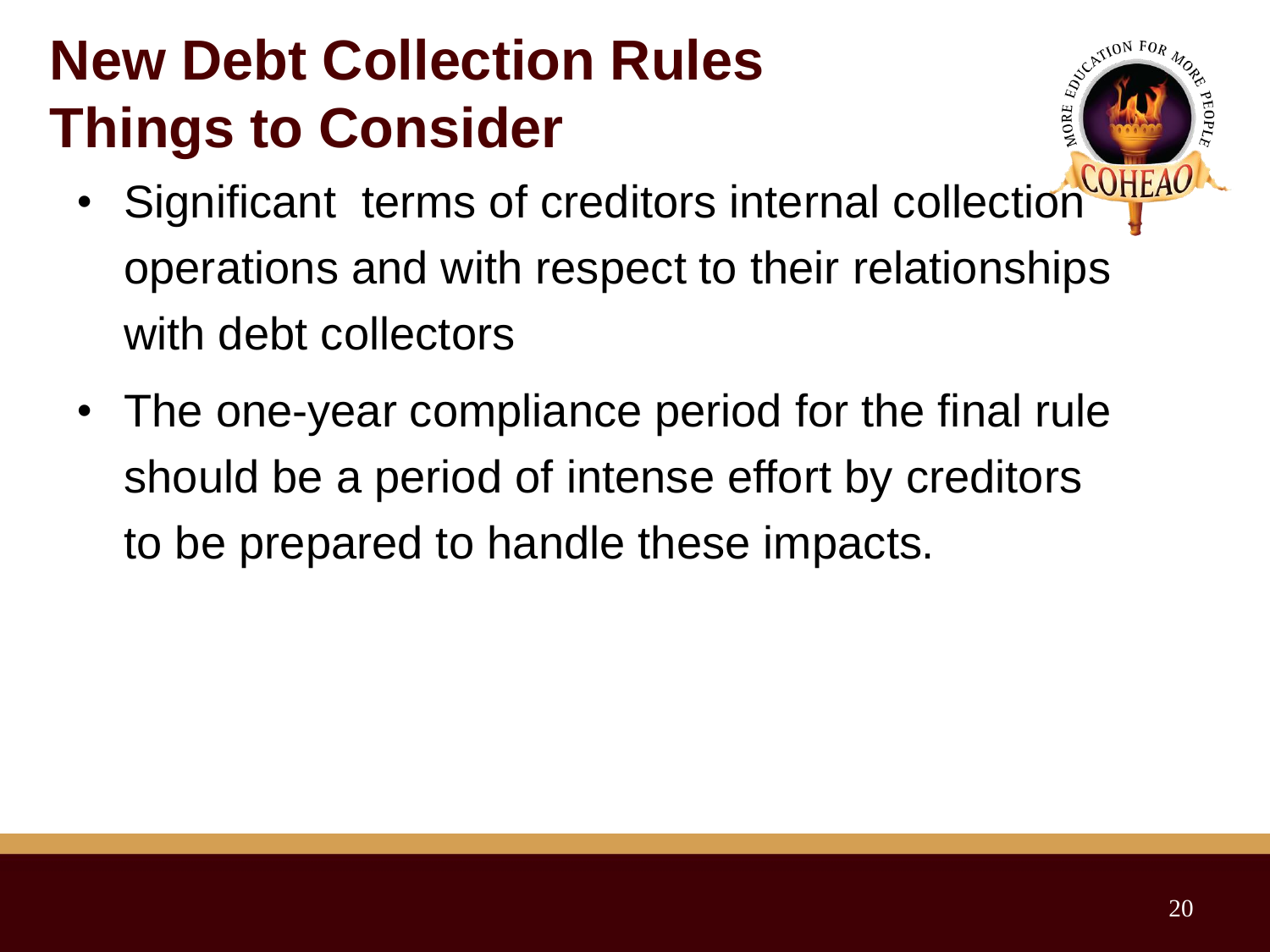

- Does the new transcript laws affect my institution?
- If legislation such as AB1313 gains popularity across the country, what do you see as the strategy schools will need to collect its tuition debts?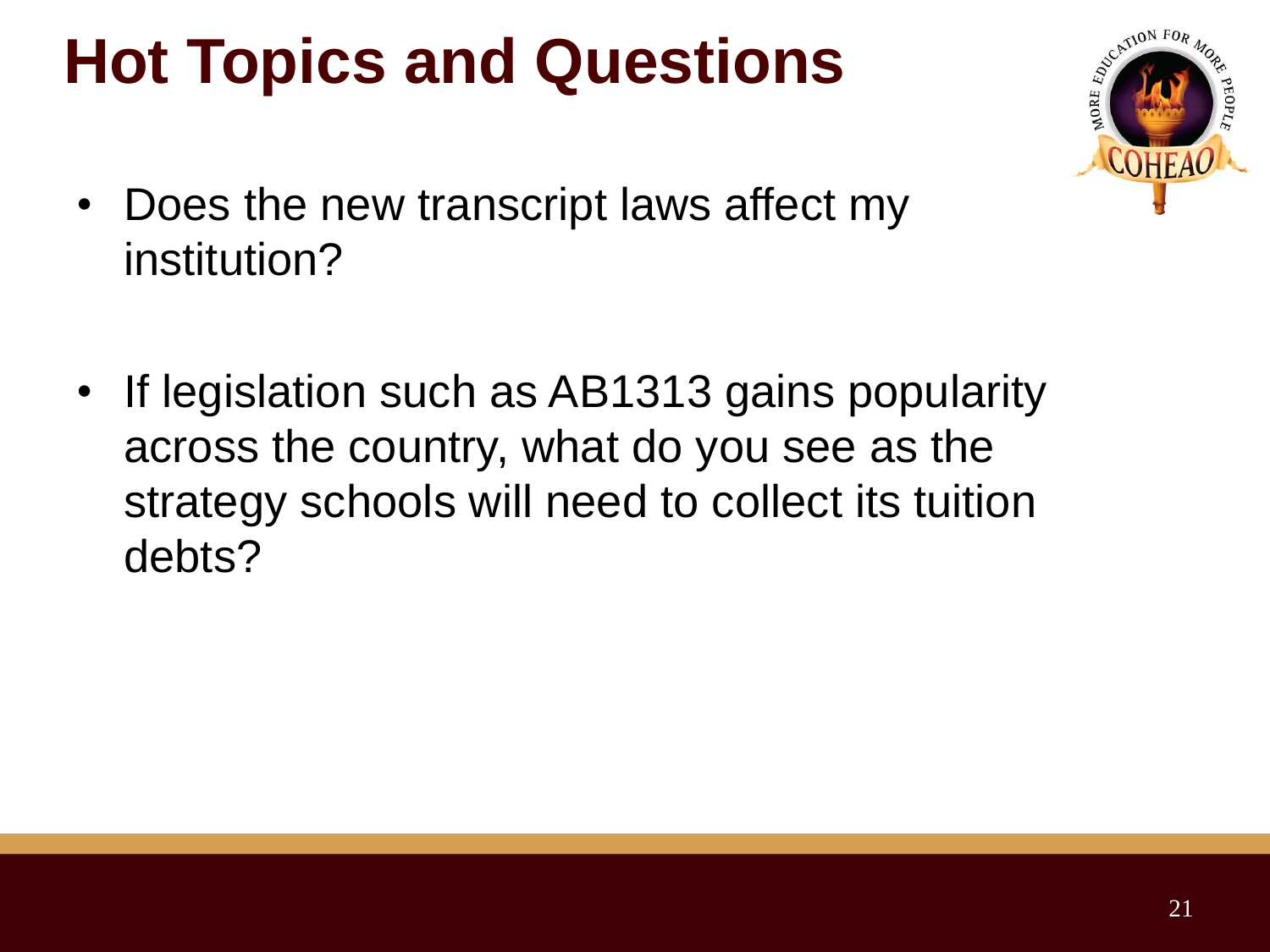

# **Transcript Laws**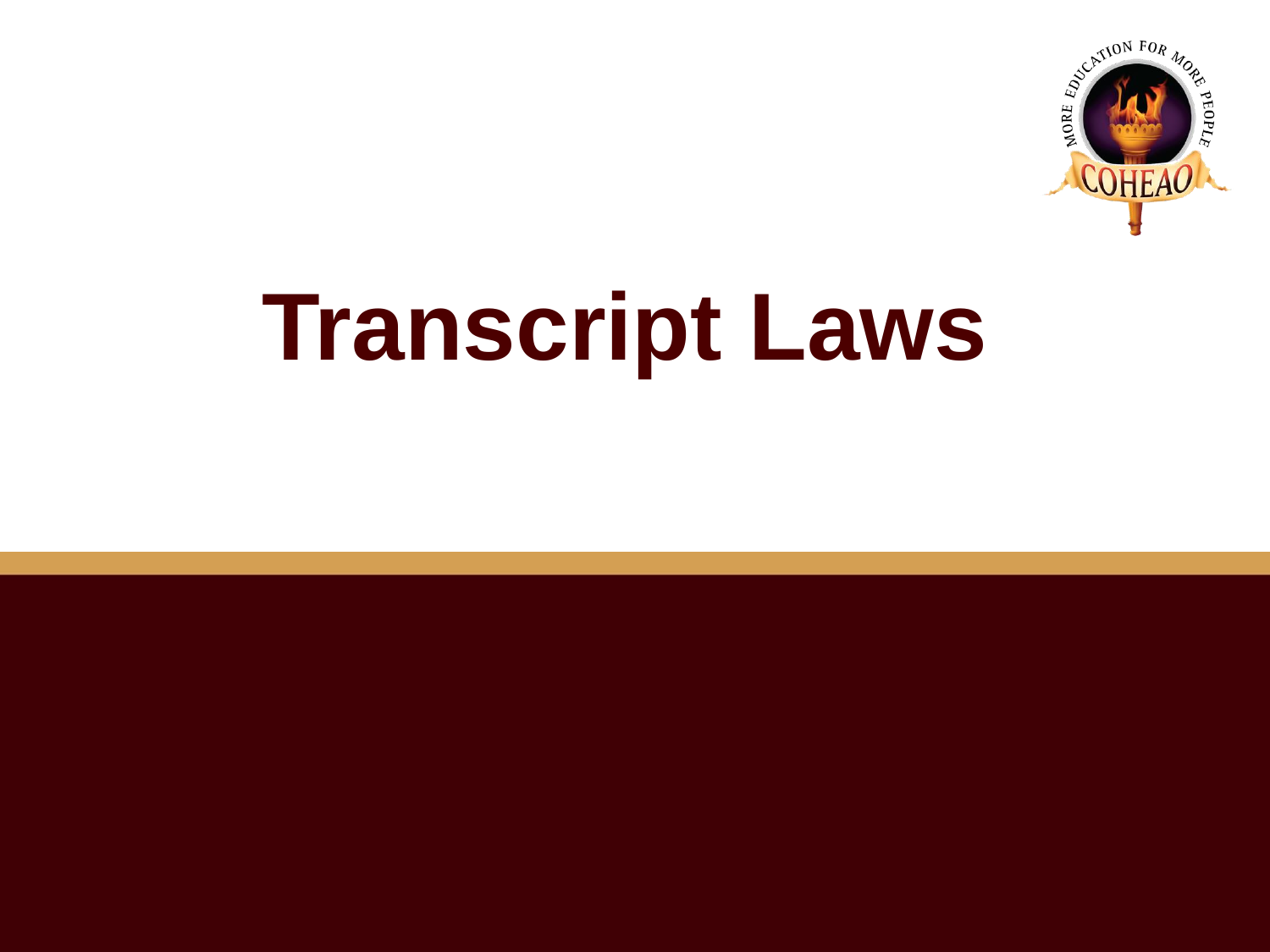## **Withholding Transcripts - Federal**



- H.B. 3761, introduced on July 15, 2019, by Reps. Lee (D-NV), Finkenauer (D-IA),Wilson (D-FL), Sherrill (D-NJ), and Davis (R-IL)
- Would apparently prevent institutions receiving federal loans from withholding transcripts from students who have defaulted on their student loans

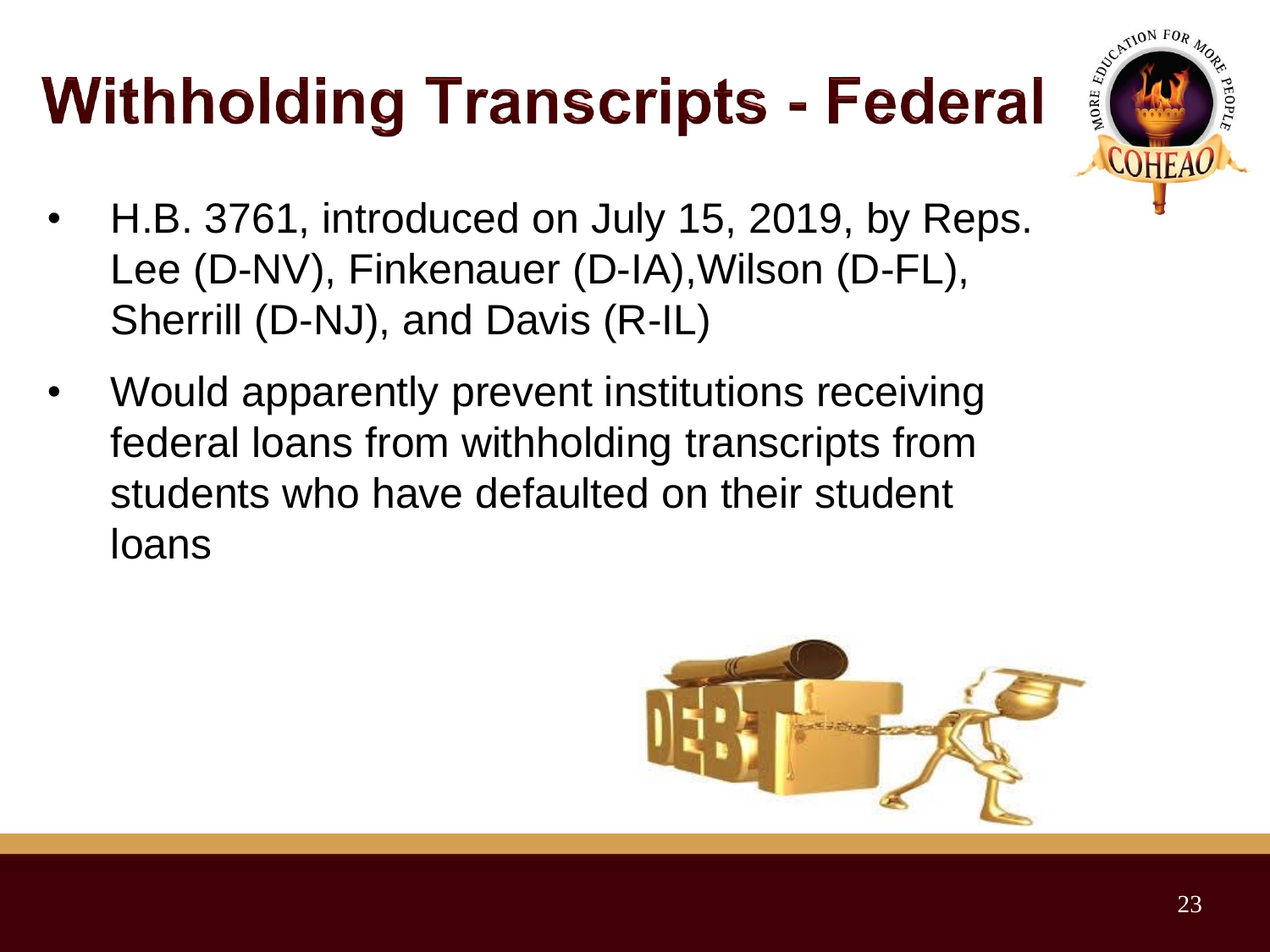### **Withholding Transcripts-CA**

- [A.B. 1313](https://www.dropbox.com/s/4yhxzu2exz0iovo/20190AB1313_95.pdf?dl=0), signed into law
- Effective date January 1, 2020
- Repealed existing law which required public institutions to withhold transcripts
- Prohibits public and private postsecondary schools from withholding transcripts
	- Applicable to any unpaid student debt
	- Broad restrictions (Can't hold transcript to collect a debt)



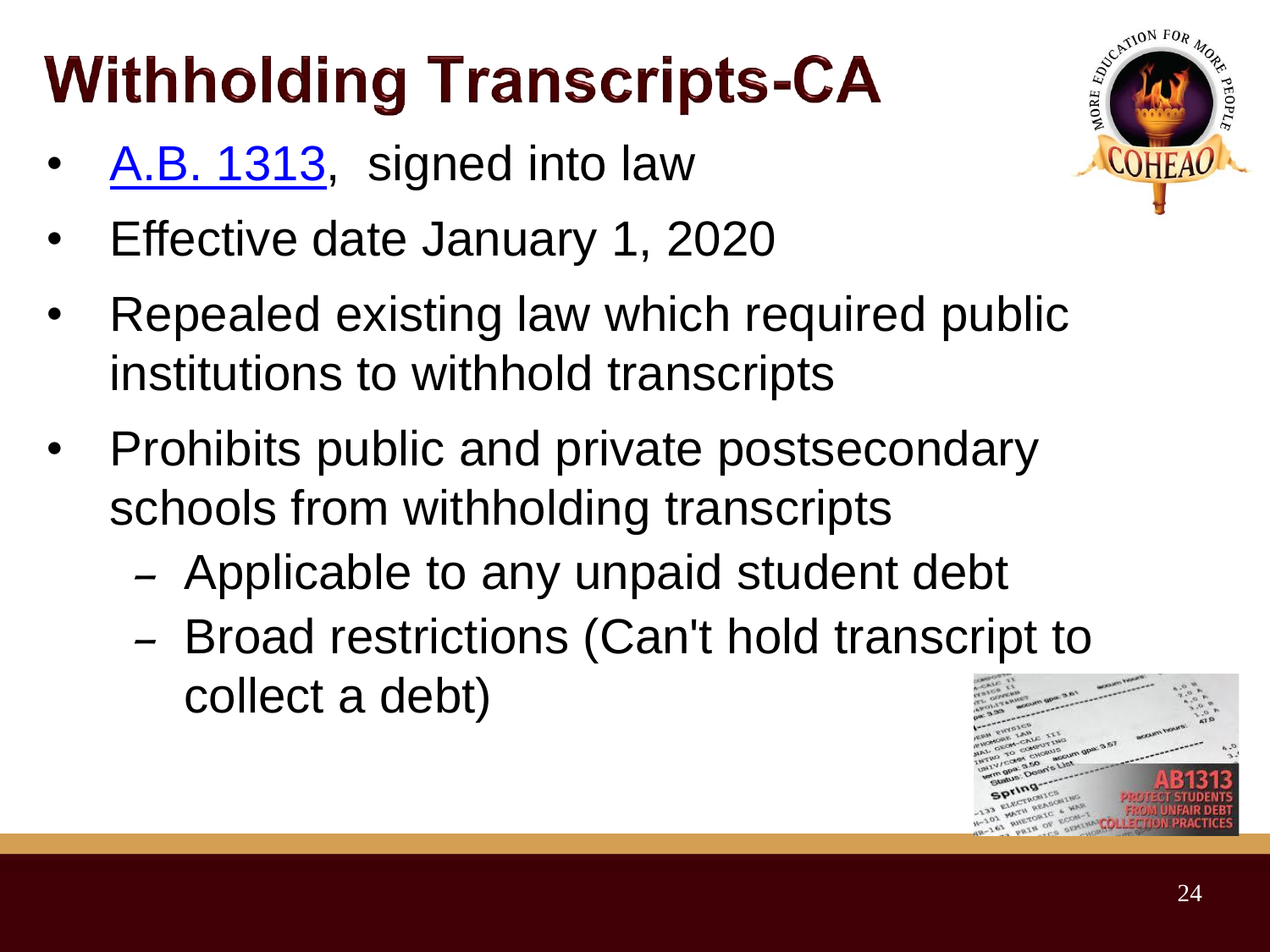### **Withholding Transcripts-WA**

- [H.B 2513 s](https://www.dropbox.com/s/ioaqeh1hud3pc1x/WA_HB_2513-S2.PL.pdf?dl=0)igned into law April 2
- Effective date June 11, 2020
- Institutions of higher education may not withhold a student's official transcript, regardless of debt, except the fee charged to provide an official transcript, if the official transcript is requested by a student or entity for any of the following purposes:
	- (a) Job applications;
	- (b) Transferring to another institution;
	- (c) Applying for financial aid;
	- (d) Pursuit of opportunities in the military/national guard;
	- (e) Pursuit of other postsecondary opportunities

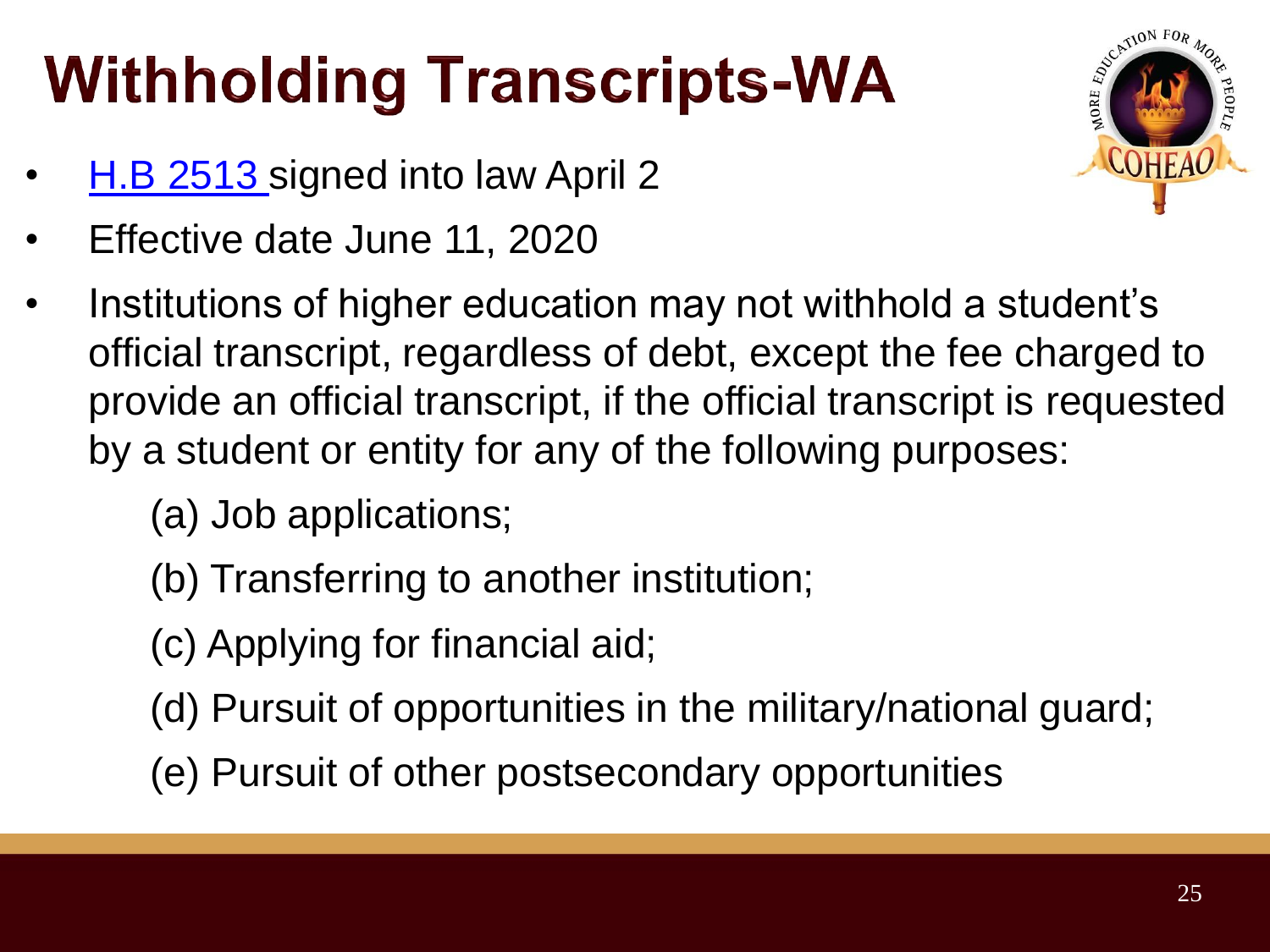

• Are there any other state laws we should be aware of?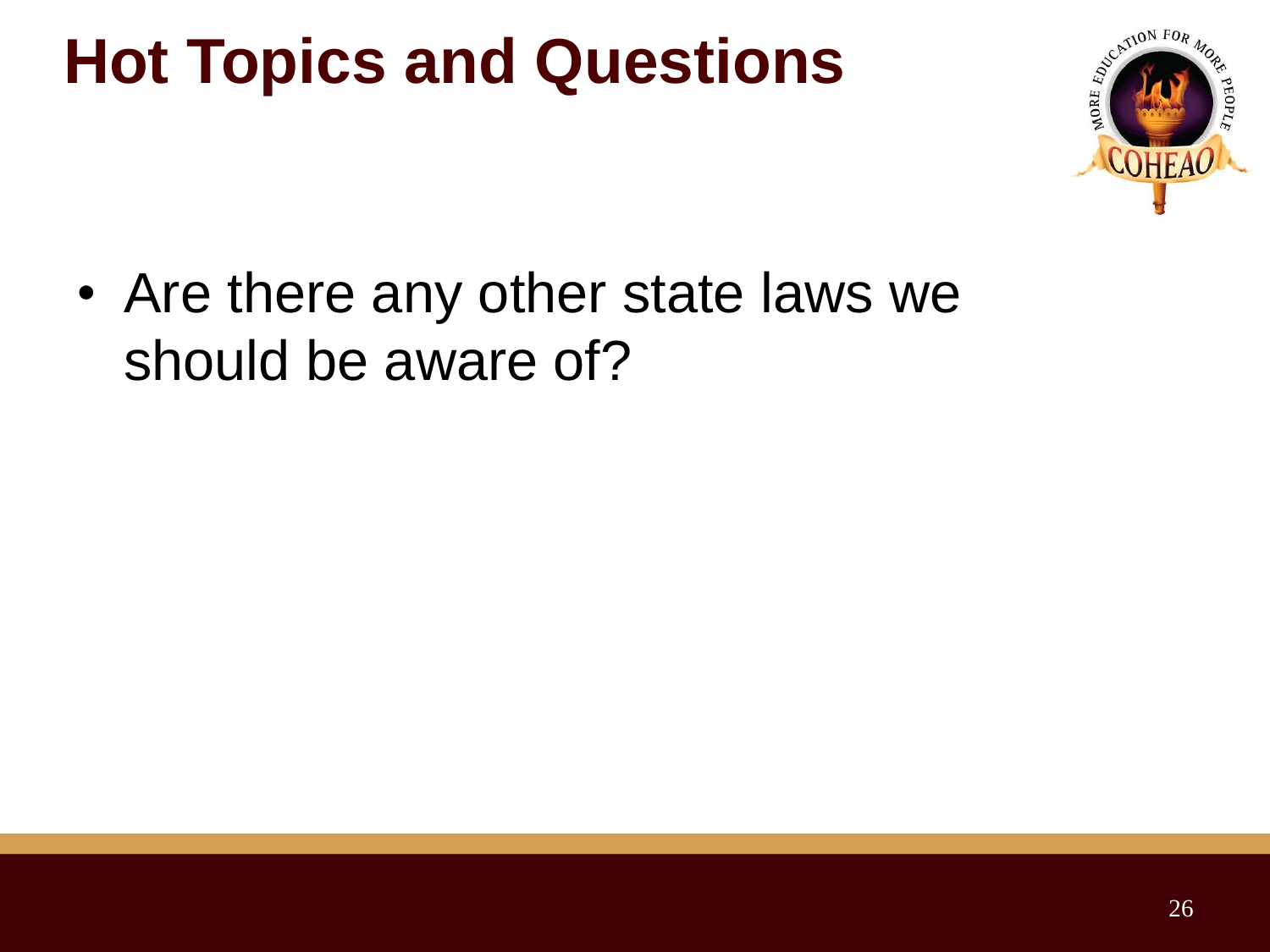#### **State Collection Laws to Watch**



- New Jersery
- Colorado
- California
- Massachusetts
- Maryland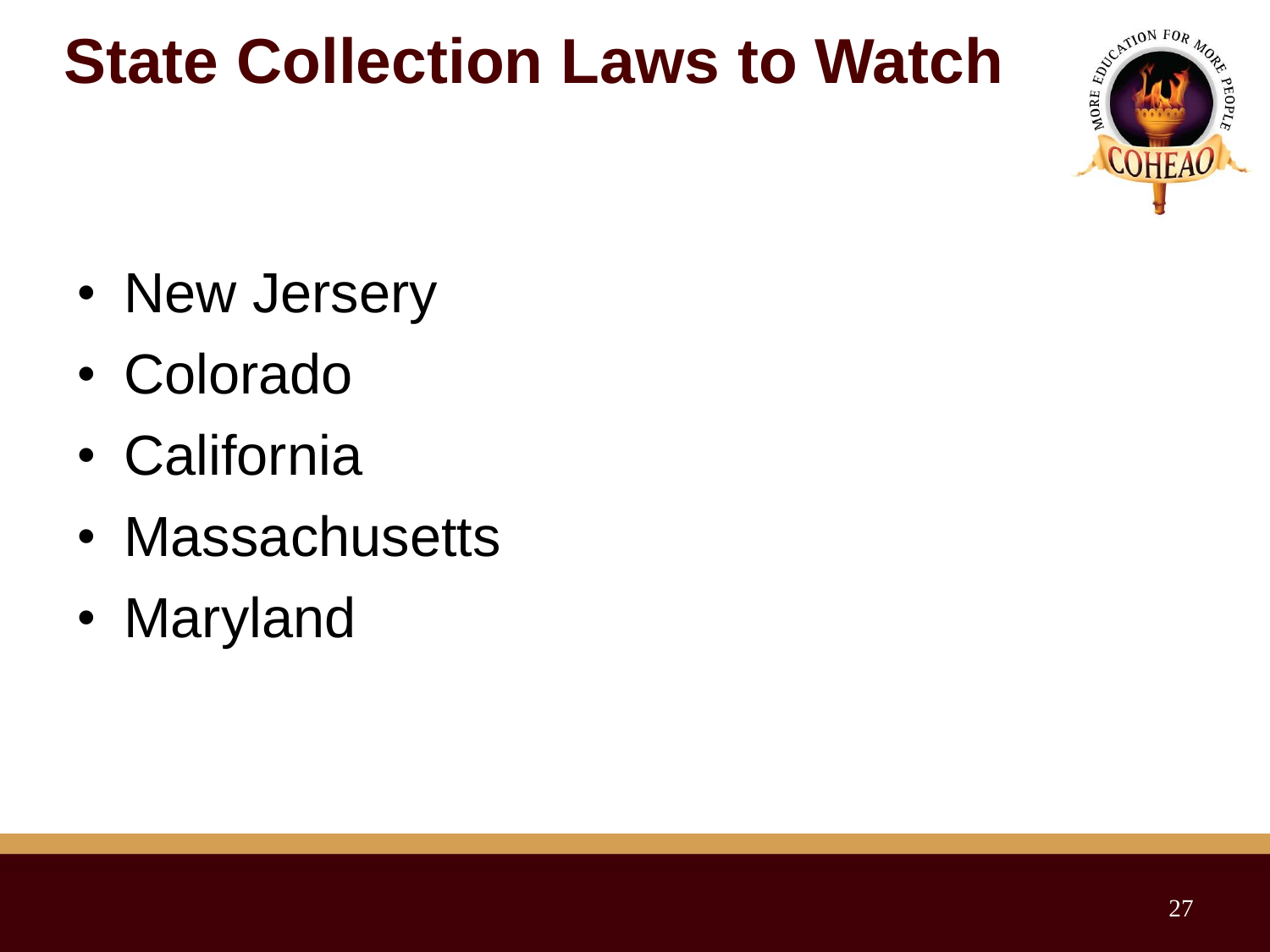